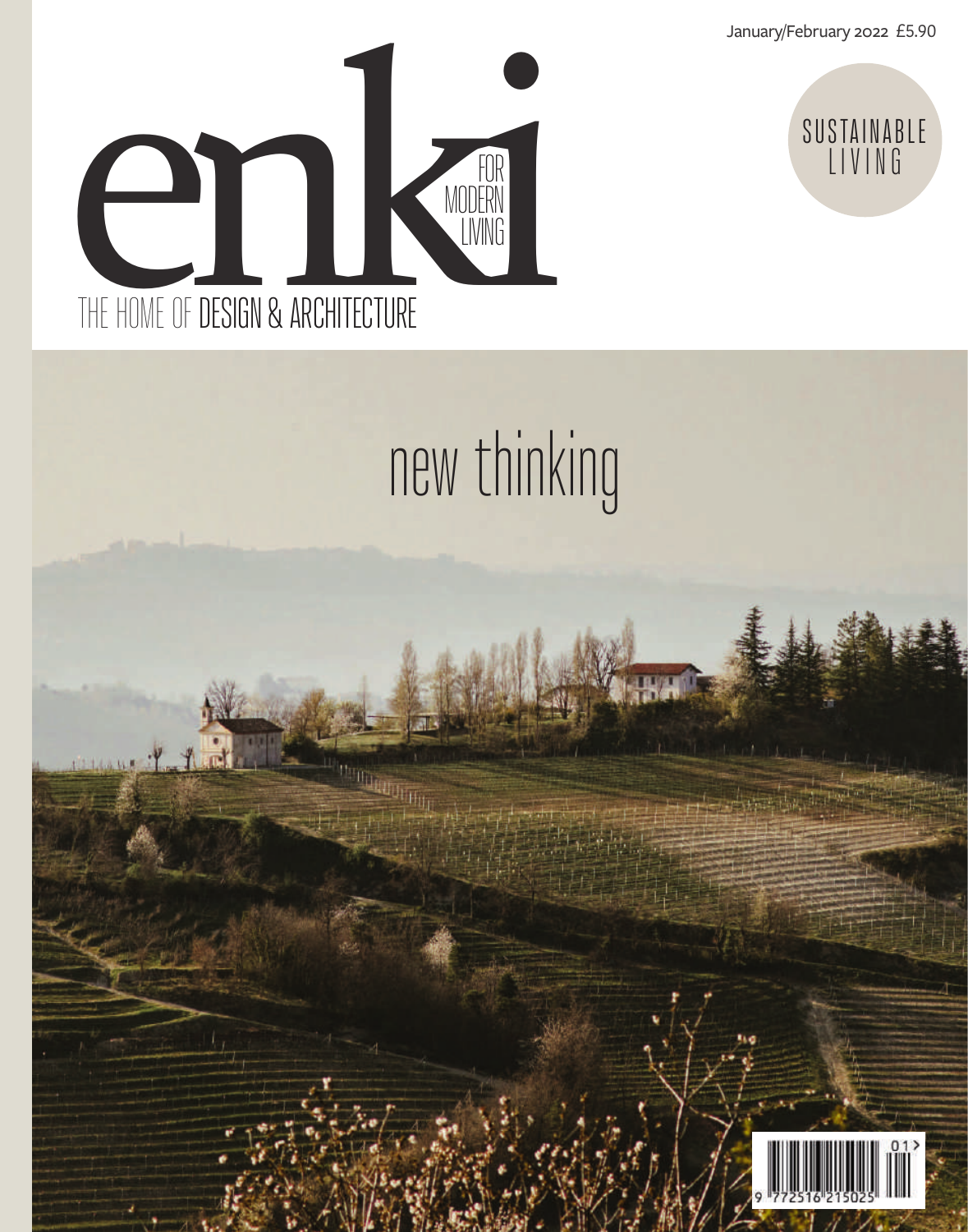The interior of an uninspiring apartment in Belsize Park London is re-imagined by Proctor & Shaw into a stylish and practical home inspired by Japanese shoji screens

## designs in micro living

architecture | NEWS